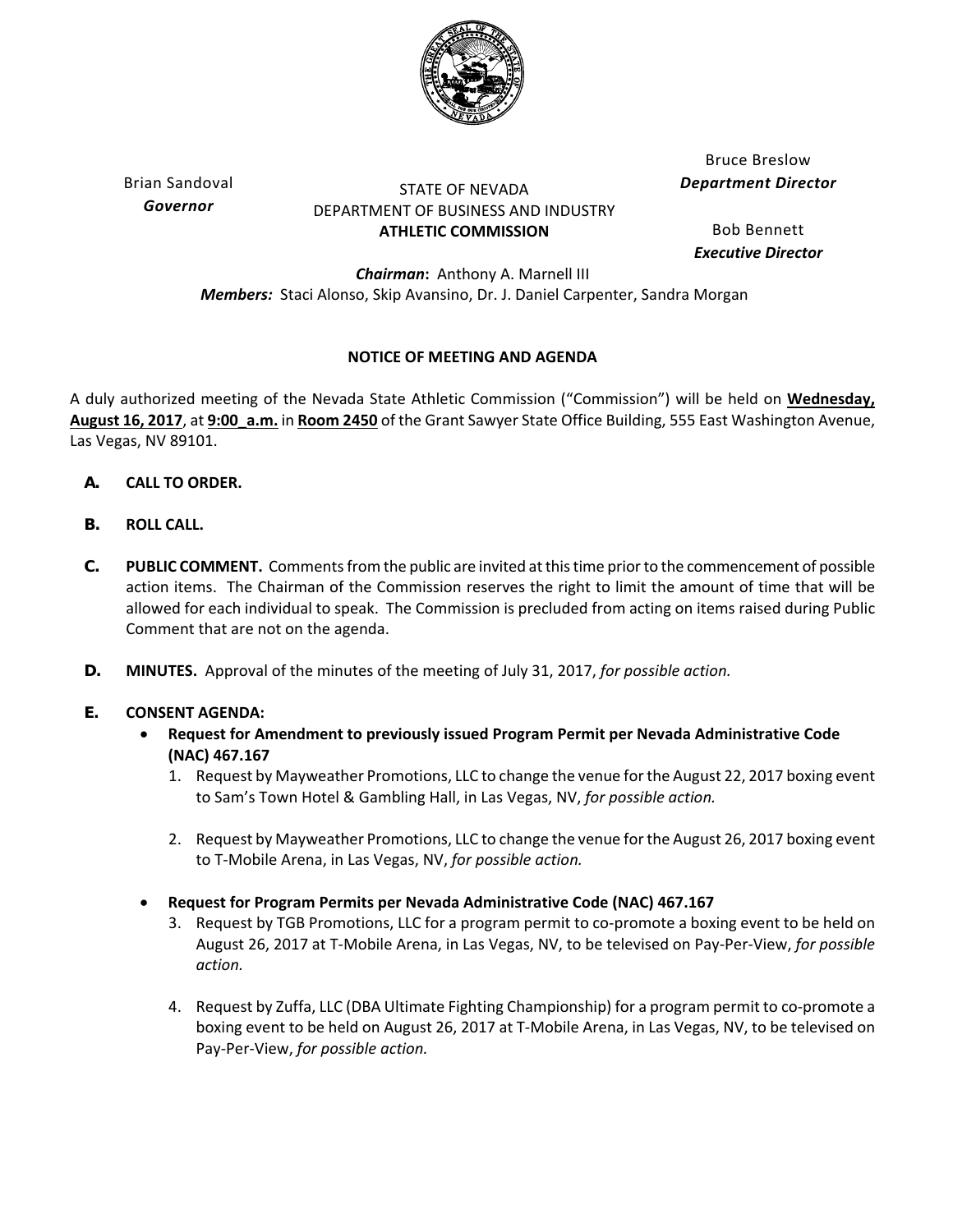- 5. Request by Mayweather Promotions, LLC for a program permit to promote a boxing event to be held on September 8, 2017 at Hard Rock Hotel and Casino, in Las Vegas,NV,to be televised on Showtime, *for possible action.*
- 6. Request by TGB Promotions, LLC for a program permit to co‐promote a boxing event to be held on September 8, 2017 at Hard Rock Hotel and Casino, in Las Vegas, NV, to be televised on Showtime, *for possible action.*
- 7. Request by Long Life Fitness, LLC (DBA Roy Jones Jr. Boxing Promotions) for a program permit to promote a boxing event to be held on September 23, 2017 at Westgate Las Vegas Resort&Casino, in Las Vegas, NV, *for possible action.*
- 8. Request by Zuffa, LLC (DBA Ultimate Fighting Championship) for a program permit to promote a mixed martial arts event to be held on October 7, 2017 at T‐Mobile Arena, in Las Vegas, NV, to be televised on Pay‐Per‐View, *for possible action.*
- 9. Request by Top Rank, Inc. for a program permit to promote a boxing event to be held on October 31, 2017 at Cosmopolitan of Las Vegas, in Las Vegas, NV, *for possible action.*
- **Grant Applications per Nevada Revised Statute (NRS) 467.108**
	- 10. Request by Fernando Vargas Fighting Foundation for a grant pursuant to NRS 467.108 for travel to 2017 Junior Olympic, Youth Open and Prep National Championships, Charleston, WV on June 26 ‐ July 1, 2017 for 3 contestants and 2 coachesforroomof \$553.76, per diemof \$600.00, car/van rental of \$402.15, mileage of \$126.36, and air travel of \$757.75 for a request and **reimbursement total of \$2,440.02 (at \$488.004 per person)**, *for possible action.*
	- 11. Request by Fernando Vargas Fighting Foundation for a grant pursuant to NRS 467.108 for travel to Sapphire Bout Tournament, Victorville, CA on July 6 ‐ 8, 2017 for 3 contestants and 2 coaches for room of \$537.96, per diem of \$300.00, and mileage of \$95.32 for a request and **reimbursement total of \$933.28 (at \$186.656 per person)**, *for possible action.*
	- 12. Request by Richard Steele Boxing Club for a grant pursuant to NRS 467.108 for travel to 2017 Junior Nationals Golden Gloves, Mesquite, NV on July 19 ‐ 22, 2017 for 1 contestant and 1 coach for room of \$349.96, per diem of \$160.00, and fuel of \$71.00 for a request and **reimbursement total of \$580.96 (at \$290.480 per person)**, *for possible action.*
	- 13. Request by Richard Steele Boxing Club for a grant pursuant to NRS 467.108 for travel to 2017 Junior Nationals Golden Gloves, Mesquite, NV on July 19 ‐ 22, 2017 for 1 contestant and 1 coach for room of \$413.20, per diem of \$160.00, and fuel of \$67.00 for a request and **reimbursement total of \$640.20 (at \$320.100 per person)**, *for possible action.*
	- 14. Request by Richard Steele Boxing Club for a grant pursuant to NRS 467.108 for travel to 2017 Ringside World Championships, Independence, MO on July 24 ‐ 29, 2017 for 3 contestants and 1 coach forroom of \$733.29, per diem of \$480.00, car/van rental of \$427.66, and airtravel of \$509.71 for a request and **reimbursement total of \$2,150.66 (at \$537.665 per person)**, *for possible action.*
- **Request for License per Nevada Administrative Code (NAC) 467.017**
	- 15. Request by boxer Steven Cunningham for a license per NAC 467.017 (attained the age of 38 years or over), *for possible action.* (Record 29‐8‐1)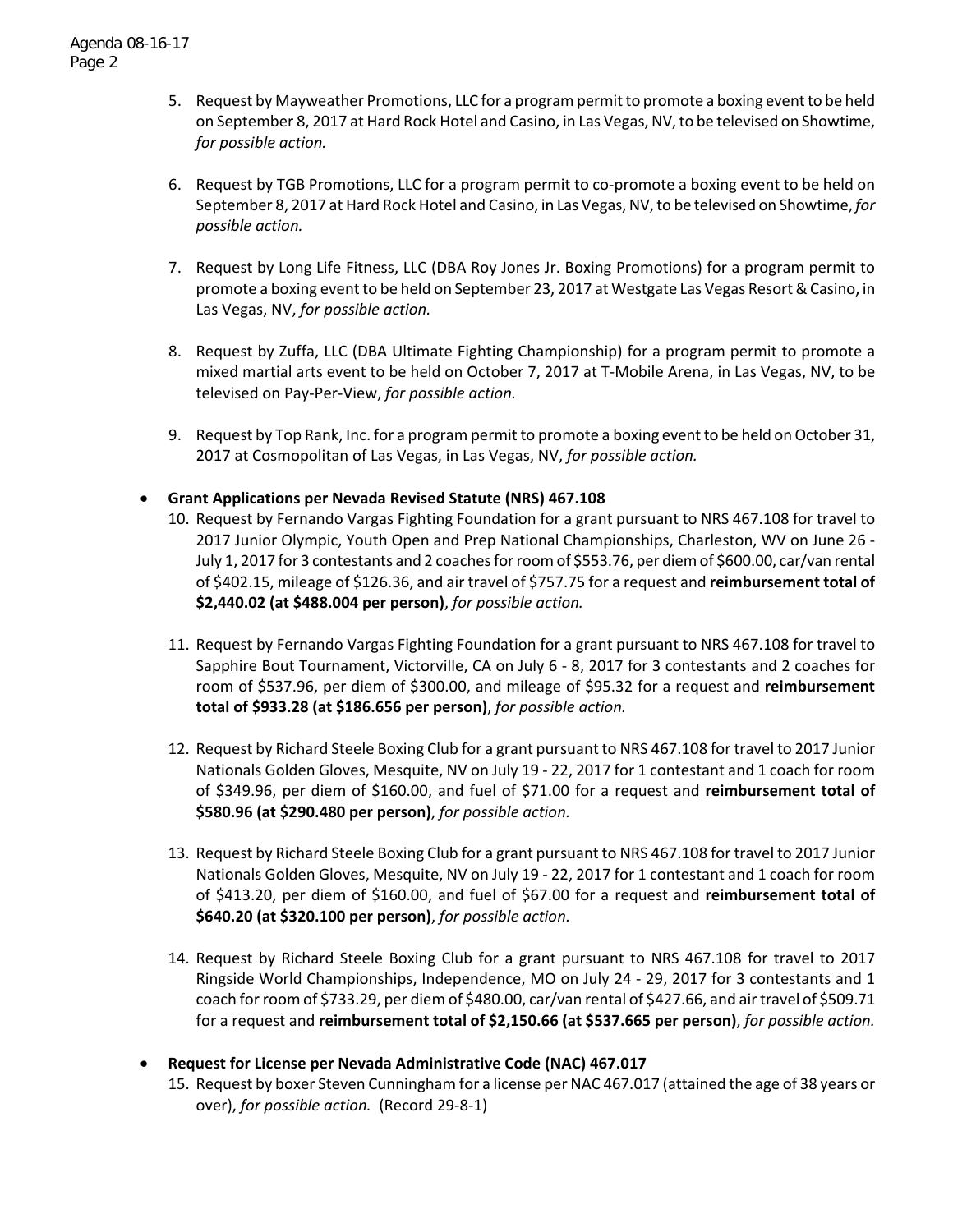- 16. Request by boxer Floyd Mayweather, Jr. for a license per NAC 467.017 (attained the age of 38 years or over), *for possible action.* (Record 49‐0‐0)
- 17. Request by boxer Ishe Smith for a license per NAC 467.017 (attained the age of 38 years or over), *for possible action.* (Record 29‐8‐0)
- **Request for License per Nevada Administrative Code (NRS) 467.100** 18. Application by Conor McGregor for a boxing license, *for possible action.*

#### **F. NEW BUSINESS:**

- 1. Selection of officials and setting of fees to work August 26, 2017 at T‐Mobile Arena for a special event between Floyd Mayweather, Jr. and Conor McGregor, *for possible action.*
- 2. Selection of officials and setting of fees to work August 26, 2017 at T‐Mobile Arena for a IBF Super Featherweight Title between Gervonta Davis and Francisco Fonseca, *for possible action.*
- 3. Selection of officials and setting of fees to work August 26, 2017 at T-Mobile Arena for a WBA Light Heavyweight Title between Johannes "Jack" Badou and Nathan Cleverly, *for possible action.*
- 4. Selection of officials and setting of fees to work September 8, 2017 at Hard Rock Hotel and Casino for a WBC Super Middleweight Title between David Benavidez and Ronald Gavril, *for possible action.*
- 5. Hearing on Application by GGG Promotions, LLC for a promoter's license, *for possible action.*
- 6. Hearing on Disciplinary Complaint or, in the alternative, Hearing on Proposed Adjudication Agreement for boxer Michael Snider, *for possible action*.
- 7. Hearing on Request for Waiver of Requirements regarding Glove Weight by Contestants Floyd Mayweather, Jr. and Conor McGregor, fortheirscheduled August 26, 2017 bout, *for possible action*.
- **G. PUBLIC COMMENT.** Comments from the public are invited at this time. The Chairman of the Commission reserves the right to limit the amount of time that will be allowed for each individual to speak. The Commission is precluded from acting on items raised during Public Comment that are not on the agenda.

#### **H. CHAIRMAN'S REPORT.**

#### **I. MATTERS FOR FUTURE AGENDAS.**

## **J. ADJOURNMENT,** *for possible action.*

The Nevada State Athletic Commission (NSAC) is pleased to make reasonable accommodations for members of the public who are disabled and wish to attend the meeting. If special arrangements are necessary, please submit your request via email to Nyra Phillips (nphillips@boxing.nv.gov) or fax 702‐486‐2577 or call 702‐486‐2575.

Items may be taken out of order. The Commission may combine two or more agenda items for consideration. The Commission may remove an item from the agenda or delay discussion relating to an item on the agenda at any time. Support material for this agenda is available at the NSAC office or you may contact Nyra Phillips.